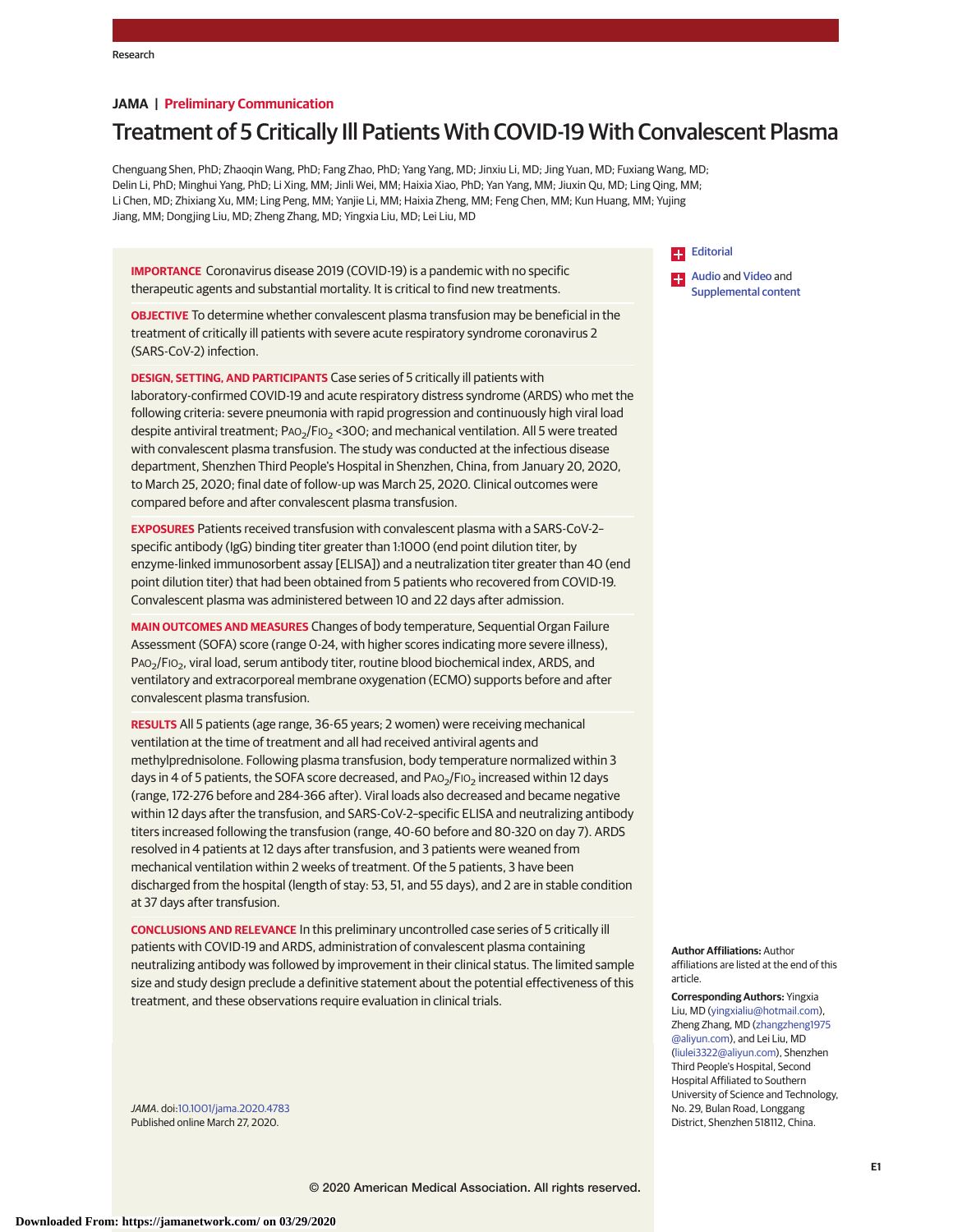he epidemic of severe acute respiratory syndrome coronavirus 2 (SARS-CoV-2) originating in Wuhan, China, has rapidly spread worldwide.<sup>1</sup> As of March 24, 2020, China had reported 81 767 cases with 3281 deaths, and the World Health Organization declared coronavirus disease 2019 (COVID-19) a pandemic. As of March 18, 2020, cases were reported in approximately 195 countries.<sup>2</sup>

No specific therapeutic agents or vaccines for COVID-19 are available.<sup>3</sup> Several therapies, such as remdesivir and favipiravir, are under investigation,  $3,4$  but the antiviral efficacy of these drugs is not yet known. The use of convalescent plasma was recommended as an empirical treatment during outbreaks of Ebola virus in 2014, and a protocol for treatment of Middle East respiratory syndrome coronavirus with convalescent plasma was established in 2015.<sup>5</sup> This approach with other viral infections such as SARS-CoV, H5N1 avian influenza, and H1N1 influenza also suggested that transfusion of convalescent plasma was effective.<sup>6-10</sup> In previous reports, most of the patients received the convalescent plasma by single transfusion.<sup>9-11</sup> In a study involving patientswith pandemic influenza A(H1N1) 2009 virus infection, treatment of severe infection with convalescent plasma (n = 20 patients) was associated with reduced respiratory tract viral load, serum cytokine response, and mortality.10 In another study involving 80 patients with SARS, administration of convalescent plasma was associated with a higher rate of hospital bxdischarge at day 22 from symptom onset compared with patients who did not receive convalescent plasma.12 Accordingly, these findings raise the hypothesis that use of convalescent plasma transfusion could be beneficial in patients infected with SARS-CoV-2.

The purpose of this study was to describe the initial clinical experience with convalescent plasma transfusion administered to critically ill patients with COVID-19.

# Methods

This study was conducted at the infectious disease department, Shenzhen Third People's Hospital, Shenzhen, China, from January 20, 2020, to March 25, 2020, and the final date of follow-up was March 25, 2020. The study was approved by the ethics committees from Shenzhen Third People's Hospital, and each patient gave written informed consent.

#### **Patients**

Patients with laboratory confirmed COVID-19, diagnosed using quantitative reverse transcriptase–polymerase chain reaction (qRT-PCR) (GeneoDX Co, Ltd)<sup>13</sup> were eligible to receive convalescent plasma treatment if they fulfilled the following criteria: (1) had severe pneumonia with rapid progression and continuously high viral load despite antiviral treatment; (2)  $P_{AO_2}/F_{IO_2}$  of <300 (PAO<sub>2</sub> measured in mm Hg and  $FIO<sub>2</sub>$  measured as fraction of inspired oxygen)<sup>14</sup>; and (3) were currently or had been supported with mechanical ventilation. The serum of each recipient was obtained and enzyme-linked immunosorbent assay (ELISA) and neutralizing antibody titers were tested one day prior to the convalescent plasma transfusion. The ABO blood types of the patients were determined for **Question** Could administration of convalescent plasma transfusion be beneficial in the treatment of critically ill patients with coronavirus disease 2019 (COVID-19)?

**Findings** In this uncontrolled case series of 5 critically ill patients with COVID-19 and acute respiratory distress syndrome (ARDS), administration of convalescent plasma containing neutralizing antibody was followed by an improvement in clinical status.

**Meaning** These preliminary findings raise the possibility that convalescent plasma transfusion may be helpful in the treatment of critically ill patients with COVID-19 and ARDS, but this approach requires evaluation in randomized clinical trials.

potential compatibilitywith the convalescent plasma donor, and each received 2 consecutive transfusions of 200 to 250 mL of ABO-compatible convalescent plasma (400 mL of convalescent plasma in total) on the same day it was obtained from the donor. The patients received antiviral agents continuously until the SARS-CoV-2 viral loads became negative.

#### Disease Severity Classification

Patients with laboratory-confirmed COVID-19 infection who had any of the following were considered in critical condition: (1) respiratory failure requiring mechanical ventilation, (2) shock, identified by the use of vasopressor therapy and elevated lactate levels (>2 mmol/L) despite adequate fluid resuscitation, or (3) failure of other organs requiring admission to the intensive care unit (ICU).

#### **Donors**

The 5 donors of convalescent plasma were between the ages of 18 and 60 years. The donors had recovered from SARS-CoV-2 infection and were invited to donate their convalescent plasma after written informed consent was obtained. All donors had been previously diagnosed with laboratoryconfirmed COVID-19 and subsequently tested negative for SARS-CoV-2 and other respiratory viruses, as well as for hepatitis B virus, hepatitis C virus, HIV, and syphilis at the time of blood donation. The donors had been well (asymptomatic) for at least 10 days, with a serum SARS-CoV-2– specific ELISA antibody titer higher than 1:1000 and a neutralizing antibody titer greater than 40. Following donation, 400 mL of convalescent plasma was obtained from each donor by apheresis, and the plasma was immediately transfused to the recipients on the same day it was obtained.

#### Clinical Information

Clinical information for the 5 patients before and after convalescent plasma transfusion was obtained from a review of the hospital computer medical system and included the following: demographic data, days of admission from symptom onset, and presenting symptoms; data about various treatments, including mechanical ventilation, antiviral therapies, and steroids; clinical data, including body temperature, PAO<sub>2</sub>/FIO<sub>2</sub>, and Sequential Organ Failure Assessment (SOFA) score (range 0-24, with higher scores indicating more severe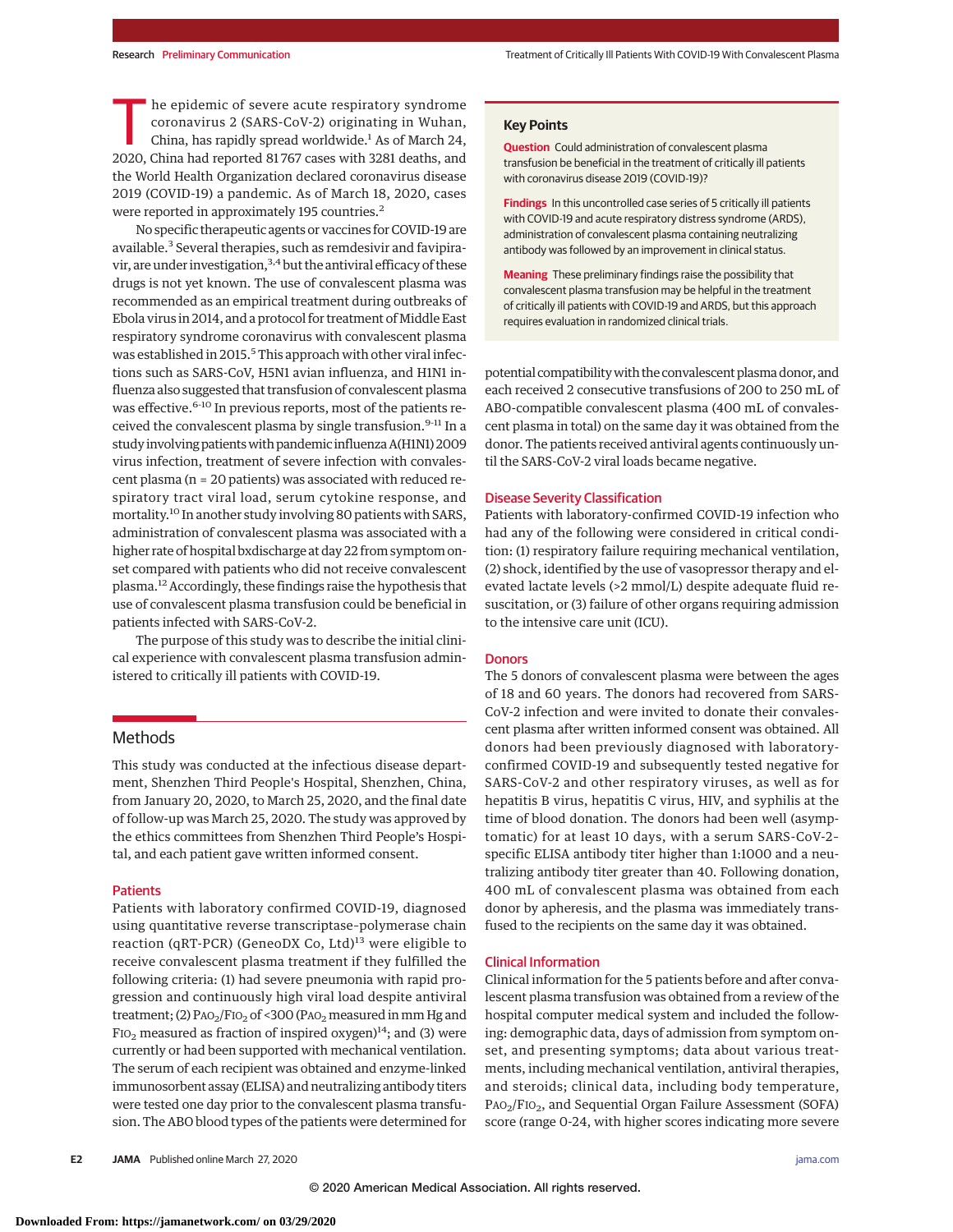illness); laboratory data, including white blood cell count, lymphocyte count, chemistry panels assessing liver and kidney function, cycle threshold value (Ct), inflammatory factors C-reactive protein (CRP), procalcitonin, and IL-6, and serum antibody titer (IgG, IgM, and neutralizing antibodies); data from chest imaging studies; and information on complications, such as acute respiratory distress syndrome (ARDS), bacterial pneumonia, and multiple organ dysfunction syndrome.

#### Quantitative RT-PCR

The qRT-PCR for SARS-CoV-2 was assessed as described previously.<sup>13</sup> Nasopharyngeal specimens collected during hospitalization were sent to the laboratory in a viral transport case. Total nucleic acid extraction from the samples was performed using the QIAamp RNA Viral Kit (Qiagen), and qRT-PCR was performed using a commercial kit specific for 2019-nCoV detection (GeneoDX Co) approved by the China Food and Drug Administration. Each RT-PCR assay provided a Ct value, which is the number of cycles required for the fluorescent signal to cross the threshold for a positive test: a higher Ct value is correlated with a lower viral load. The specimens were considered positive if the Ct value was 37.0 or lower and negative if the results were undetermined. Specimens with a Ct value higher than 37 were repeated. The specimen was considered positive if the repeated results were the same as the initial result and between 37 and 40. If the repeated Ct was undetectable, the specimen was considered negative. All procedures involving clinical specimens and SARS-CoV-2 were performed in a biosafety level 3 laboratory. The Ct values of the 5

recipients were obtained on day −1, day 1, day 3, day 7, and day 12 after the transfusion.

#### ELISA

Microtiter plates (Sangon Biotech) were coated overnight at 4 °C with 4 μg/mL recombinant SARS-CoV-2 RBD (receptor binding domain) proteins (50 μL per well) expressed by our laboratory through 293-T cells. The plates were washed 3 times with phosphate-buffered saline (PBS) containing 0.1% vol/vol Tween-20 (PBST) and blocked with blocking solution (PBS containing 2% wt/vol nonfat dry milk) for 2 hours at 37 °C. The plates were then washed with PBST. The serum samples were diluted to 200-fold into PBS as initial concentration, and serial 3-fold dilutions of serum was added to the wells and incubated at 37 °C for 60 minutes. After 3 washes, 100 μL of horseradish peroxidase–conjugated goat anti–human IgG (for IgG antibody titer detection) and IgM (for IgM antibody titer detection) antibodies solution (Sangon Biotech) were added to each plate, respectively, and incubated at 37 °C for 60 minutes. After 5 washes, 100 μL of tetramethylbenzidine substrate (Sangon Biotech) was added at room temperature in the dark. After 15 minutes, the reaction was stopped with a 2 M  $H<sub>2</sub>SO<sub>4</sub>$  solution (sulfuric acid). The absorbance was measured at 450 nm. All samples were run in triplicate. The ELISA titers were determined by end point dilution.

#### Serum Neutralization Assay

Vero cells (10<sup>4</sup>) were seeded 24 hours before the infection in a 96-well plate (Costar). On the day of infection, the cells were

|                                                         | Patient                                                    |                                                                                |                                             |                                    |                                            |
|---------------------------------------------------------|------------------------------------------------------------|--------------------------------------------------------------------------------|---------------------------------------------|------------------------------------|--------------------------------------------|
|                                                         | $\mathbf{1}$                                               | $\overline{2}$                                                                 | 3                                           | 4                                  | 5                                          |
| Sex                                                     | Male                                                       | Male                                                                           | Female                                      | Female                             | Male                                       |
| Age, y                                                  | 70s                                                        | 60s                                                                            | 50s                                         | 30 <sub>s</sub>                    | 60s                                        |
| Weight, kg                                              | 55                                                         | 85                                                                             | 60                                          | 41.5                               | 87                                         |
| Smoking                                                 | <b>No</b>                                                  | N <sub>0</sub>                                                                 | N <sub>0</sub>                              | <b>No</b>                          | <b>No</b>                                  |
| Blood type                                              | B                                                          | B                                                                              | B                                           | A                                  | B                                          |
| Coexisting chronic diseases                             | None                                                       | Hypertension; mitral<br>insufficiency                                          | None                                        | None                               | <b>None</b>                                |
| Disease presentation and course                         |                                                            |                                                                                |                                             |                                    |                                            |
| Estimated incubation period, d <sup>a</sup>             | $\mathbf{1}$                                               | $\overline{7}$                                                                 | 3                                           | $\overline{7}$                     | 15                                         |
| Interval between symptom onset<br>and admission, d      | $\overline{2}$                                             | $\overline{4}$                                                                 | $\overline{2}$                              | $\overline{2}$                     | 3                                          |
| Interval between admission<br>and plasma transfusion, d | 22                                                         | 10                                                                             | 20                                          | 19                                 | 20                                         |
| Complications prior to plasma<br>transfusion            | <b>Bacterial</b><br>pneumonia; severe<br>ARDS; MODS        | Bacterial pneumonia;<br>fungal pneumonia;<br>severe ARDS;<br>myocardial damage | Severe ARDS                                 | <b>Severe ARDS</b>                 | Severe ARDS                                |
| Most severe disease classification                      | Critical                                                   | Critical                                                                       | Critical                                    | Critical                           | Critical                                   |
| <b>Treatments</b>                                       |                                                            |                                                                                |                                             |                                    |                                            |
| <b>Steroids</b>                                         | Methylprednisolone                                         | Methylprednisolone                                                             | Methylprednisolone                          | Methylprednisolone                 | Methylprednisolone                         |
| <b>Antivirals</b>                                       | Lopinavir/ritonavir;<br>interferon alfa-1b;<br>favipiravir | Lopinavir/ritonavir;<br>arbidol; darunavir                                     | Lopinavir/ritonavir;<br>interferon alfa-1b; | Interferon alfa-1b;<br>favipiravir | Lopinavir/ritonavir;<br>interferon alfa-1b |

coronavirus 2.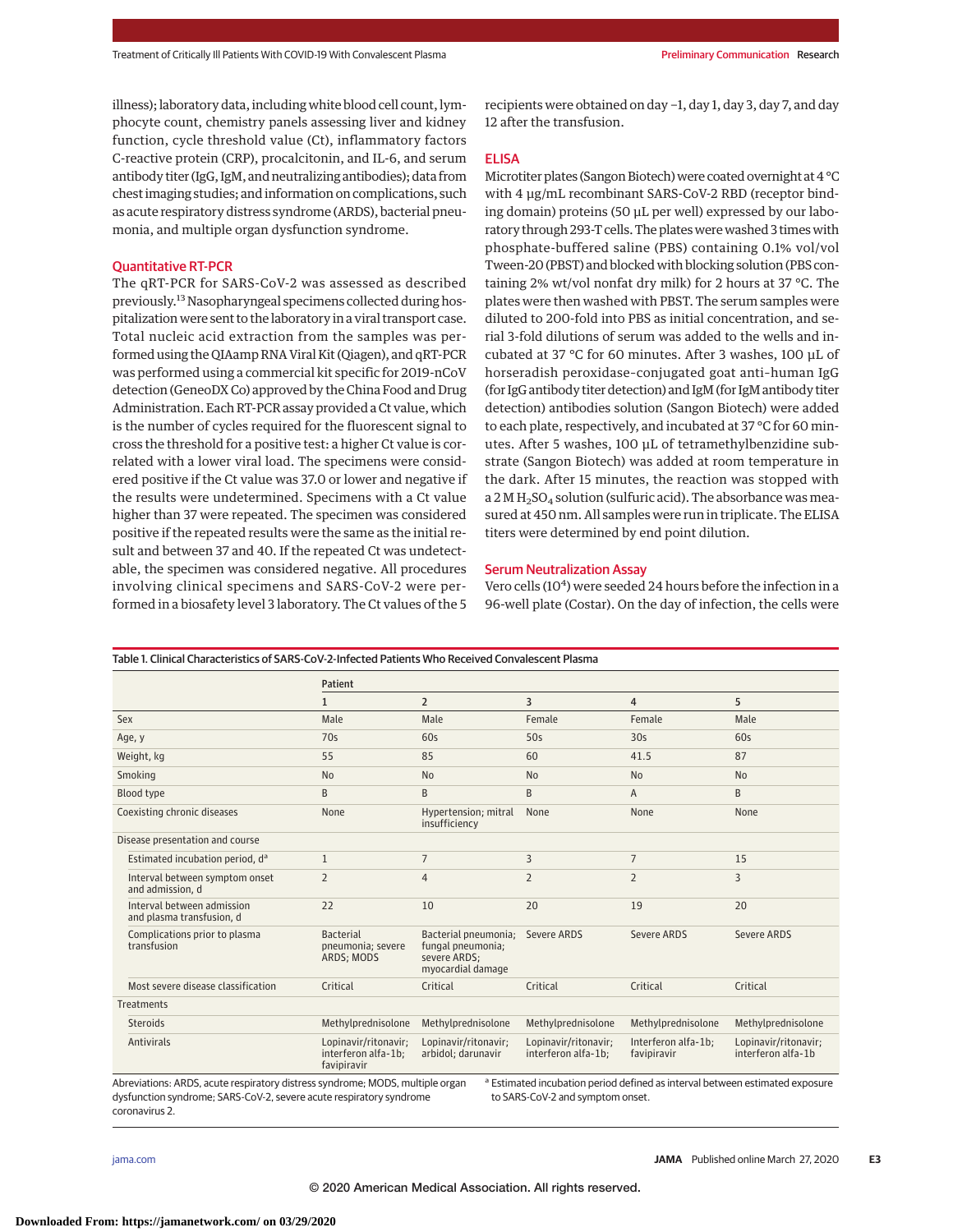Table 2. Comparison of Viral Load, Clinical Indexes, and Laboratory Results Before and After Convalescent Plasma Transfusion

|                                                  | <b>Patient</b> |                |                |                |                |  |
|--------------------------------------------------|----------------|----------------|----------------|----------------|----------------|--|
|                                                  | 1              | $\overline{2}$ | 3              | 4              | 5              |  |
| <b>Clinical characteristics</b>                  |                |                |                |                |                |  |
| Body temperature, °C                             |                |                |                |                |                |  |
| Just before transfusion                          | 38.6           | 39.0           | 37.6           | 38.3           | 39.0           |  |
| Day 1 posttransfusion                            | 38.5           | 36.8           | 37.7           | 37.9           | 39.0           |  |
| Day 3 posttransfusion                            | 38.1           | 36.6           | 37.0           | 36.6           | 36.8           |  |
| Day 7 posttransfusion                            | 37.8           | 37.2           | 36.5           | 37.9           | 36.8           |  |
| Day 12 posttransfusion                           | 37.0           | 36.8           | 36.6           | 36.8           | 37.9           |  |
| SOFA score <sup>a</sup>                          |                |                |                |                |                |  |
| Just before transfusion                          | 5              | 10             | 3              | 3              | $\overline{2}$ |  |
| Day 1 posttransfusion                            | 4              | 12             | $\overline{4}$ | 3              | $\overline{2}$ |  |
| Day 3 posttransfusion                            | 6              | 10             | 3              | $\overline{2}$ | $\overline{2}$ |  |
| Day 5 posttransfusion                            | 5              | 11             | $\overline{2}$ | $\overline{2}$ | $\overline{2}$ |  |
| Day 7 posttransfusion                            | 3              | $\overline{7}$ | $\overline{2}$ | $\overline{2}$ | $\mathbf{1}$   |  |
| Day 12 posttransfusion                           | $\overline{2}$ | 4              | $\overline{2}$ | $\mathbf{1}$   | $\mathbf{1}$   |  |
| $PaO2/FiO2b$                                     |                |                |                |                |                |  |
| Just before transfusion                          | 276            | 209            | 172            | 188            | 205            |  |
| Day 1 posttransfusion                            | 300            | 134            | 184            | 242            | 292            |  |
| Day 3 posttransfusion                            | 220            | 230            | 164            | 233            | 304            |  |
| Day 7 posttransfusion                            | 245            | 206            | 220            | 290            | 230            |  |
| Day 12 posttransfusion                           | 284            | 316            | 342            | 322            | 366            |  |
| Ct value <sup>c</sup> (viral load proxy)         |                |                |                |                |                |  |
| On admission to hospital                         | 23.0           | 19.7           | 18.9           | 38.0           | 28.0           |  |
| Lowest value during hospitalization <sup>d</sup> | 19.2           | 19.7           | 18.9           | 26.6           | 26.5           |  |
| (highest viral load)                             |                |                |                |                |                |  |
| Just before plasma transfusion                   | 28.5           | 22.0           | 33.0           | 26.6           | 35.9           |  |
| Day 1 posttransfusion                            | 30.0           | 23.7           | 38.5           | 28.0           | Negative       |  |
| Day 3 posttransfusion                            | 34.4           | 25.0           | Negative       | Negative       | Negative       |  |
| Day 7 posttransfusion                            | 38.0           | 32.0           | Negative       | Negative       | Negative       |  |
| Day 12 posttransfusion                           | Negative       | Negative       | Negative       | Negative       | Negative       |  |
| Mechanical ventilation                           |                |                |                |                |                |  |
| Onset, days before transfusion                   | 11             | $\overline{2}$ | 12             | 9              | $\overline{2}$ |  |
| Extubated, days posttransfusion                  | Intubated      | Intubated      | $\overline{2}$ | 9              | 9              |  |
| <b>ECMO</b>                                      |                |                |                |                |                |  |
| Onset, days before transfusion                   | Not received   | $\mathbf{1}$   | Not received   | Not received   | Not received   |  |
| Removal, days posttransfusion                    | <b>NA</b>      | 5              | <b>NA</b>      | <b>NA</b>      | <b>NA</b>      |  |
| <b>Laboratory findings</b>                       |                |                |                |                |                |  |
| C-reactive protein, mg/L (normal range, <8)      |                |                |                |                |                |  |
| Before transfusion                               | 163.4          | 242.8          | 65.            | 156.0          | 173.1          |  |
| Day 1 posttransfusion                            | 146.2          | 223.0          | 108.3          | ΝT             | 186.8          |  |
| Day 3 posttransfusion                            | 115.1          | 75.2           | 78.7           | 160.8          | 233.7          |  |
| Day 5 posttransfusion                            | 31.3           | 10.4           | 74.7           | ΝT             | 260.4          |  |
| Day 7 posttransfusion                            | 31.2           | 13.9           | $6.2$          | 9.6            | 5.5            |  |
| Day 12 posttransfusion                           | 5.3            | 33.1           | ΝT             | 5.8            | 3.2            |  |
| Procalcitonin, ng/mL (normal range, <0.1)        |                |                |                |                |                |  |
| Before transfusion                               | 1.2            | 7.3            | 0.1            | 0.2            | 0.2            |  |
| Day 1 posttransfusion                            | 1.3            | 19.7           | 0.1            | 0.08           | 0.4            |  |
| Day 3 posttransfusion                            | 1.6            | 13.9           | 0.09           | 0.07           | $1.5\,$        |  |
| Day 5 posttransfusion                            | 0.9            | 1.8            | 0.08           | ΝT             | 0.9            |  |
| Day 7 posttransfusion                            | 1.1            | 0.1            | 0.04           | 0.04           | 0.09           |  |
| Day 12 posttransfusion                           | 0.4            | 0.2            | ΝT             | 0.04           | 0.07           |  |

(continued)

**E4 JAMA** Published online March 27, 2020 **(Reprinted)** [jama.com](http://www.jama.com/?utm_campaign=articlePDF%26utm_medium=articlePDFlink%26utm_source=articlePDF%26utm_content=jama.2020.4783)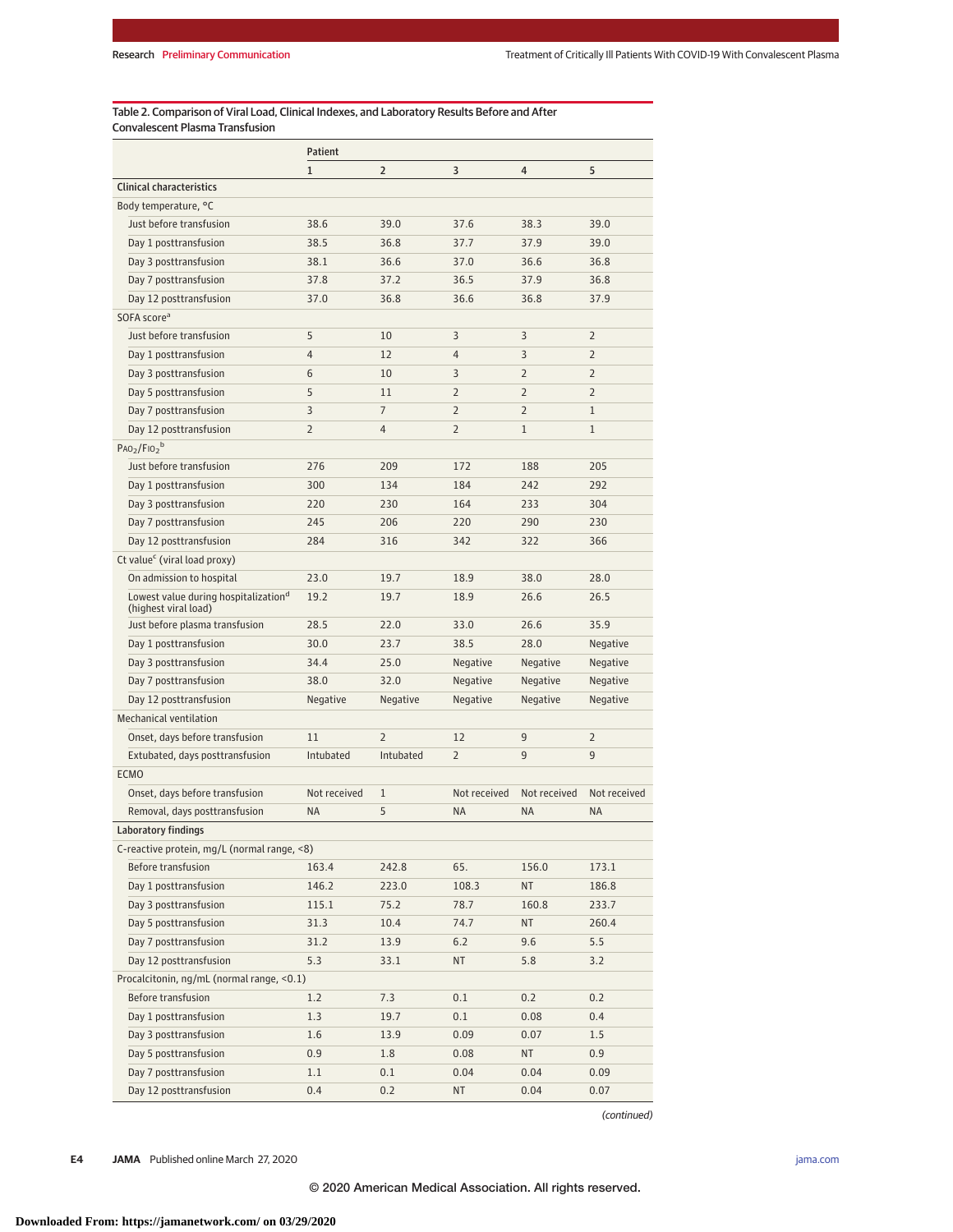Table 2. Comparison of Viral Load, Clinical Indexes, and Laboratory Results Before and After Convalescent Plasma Transfusion (continued)

|                                     | Patient                                                 |                                                         |                    |                    |                    |
|-------------------------------------|---------------------------------------------------------|---------------------------------------------------------|--------------------|--------------------|--------------------|
|                                     | 1                                                       | $\overline{2}$                                          | 3                  | $\overline{4}$     | 5                  |
| IL-6, pg/mL (normal range, 0-7)     |                                                         |                                                         |                    |                    |                    |
| Before transfusion                  | 70.5                                                    | 438.2                                                   | 63.9               | 79.1               | 87.8               |
| Day 1 posttransfusion               | 74.9                                                    | <b>NT</b>                                               | 118.5              | 39.3               | <b>NT</b>          |
| Day 3 posttransfusion               | 34.5                                                    | 1045.0                                                  | 67.0               | 25.8               | 797.9              |
| Day 5 posttransfusion               | 24.1                                                    | 334.1                                                   | 590.5              | <b>NT</b>          | <b>NT</b>          |
| Day 7 posttransfusion               | 30.8                                                    | 29.8                                                    | 174.3              | 34.0               | 69.9               |
| Day 12 posttransfusion              | 6.1                                                     | 31.8                                                    | <b>NT</b>          | 2.7                | 54.9               |
| Length of hospital stay, d          | <b>Remains</b><br>hospitalized                          | Remains<br>hospitalized                                 | 53                 | 51                 | 55                 |
| Current status as of March 25, 2020 | Stable, still<br>receiving<br>mechanical<br>ventilation | Stable, still<br>receiving<br>mechanical<br>ventilation | Discharged<br>home | Discharged<br>home | Discharged<br>home |

Abbreviations: Ct, cycle threshold; ECMO, extracorporeal membrane oxygenation; NT, not tested.

a The SOFA score is calculated using 6 systems: respiratory, coagulation, hepatic, cardiovascular, central nervous system, and kidney. A score of 0 is given for normal function through to 4 for most abnormal for each system. The worst values on each day are recorded, and the final SOFA score is the sum of the scores of each system.

 $b$  PAO<sub>2</sub>/FIO<sub>2</sub> ratio was defined as the ratio of the partial pressure of arterial oxygen to the percentage of inspired oxygen.

<sup>c</sup> Cycle threshold is the number of polymerase chain reaction cycles required for gene amplification. A higher Ct value is correlated with a lower viral load.

<sup>d</sup> Lowest value (highest viral load) between hospital admission and plasma transfusion.

washed twice. Serum samples from patients were incubated at 56 °C for 30 minutes and then diluted 2-fold in cell culture medium (modified eagle medium). Aliquots (40 μL) of diluted serum samples (from 2-fold to 2056-fold) were added to 50 μL of cell culture medium containing 50 times the tissue culture infective dose (TCID<sub>50</sub>) of the BetaCoV/Shenzhen/ SZTH-003/2020 strain virus (isolated from this hospital, GI-SAID access number: EPI\_ISL\_406594)<sup>15</sup> on a 96-well plate and incubated at 37 °C for 2 hours in  $CO<sub>2</sub>$  5% vol/vol. Virus antibody mix was then added to cells in 96-well plates and plates were incubated at 37 °C with microscopic examination for cytopathic effect after a 5-day incubation. The highest dilution of serum that showed inhibition activity of SARS-CoV-2 was recorded as the neutralizing antibody titer. Assays were performed in triplicate with negative control samples from healthy volunteers.

# **Results**

Five patients (age range, 36-73 years; 2 women) were treated with convalescent serum. None were smokers, and 4 of 5 had no preexisting medical conditions. All 5 had received various antiviral agents and steroids (Table 1). Convalescent plasmawas administered between 10 and 22 days after admission.

The Ct value at the time of admission ranged from 18.9 to 38.0, and on the day of plasma transfusion from 22.0 to 35.9 (Table 2 and Figure 1A). It increased (improved) within 1 day after transfusion. The Ct value of patient 5 became negative on posttransfusion day 1, patient 3 and patient 4 became negative on day 3, and patient 1 and patient 2 became negative on day 12 after the transfusion (Table 2).

The SOFA score ranged from 2 to 10 prior to plasma transfusion, and decreased to a range of 1 to 4 at 12 days following transfusion (Table 2 and Figure 1B). The  $PAO_2/FIO_2$  ranged from 172 to 276 prior to transfusion, and increased (improved) for 4 of 5 patients within 7 days after transfusion (overall range, 206-290), and increased substantially (range, 284-366) on the 12th day after the plasma treatment (Table 2 and Figure 1C). Body temperature ranged from 37.6 to 39.0 °C before plasma transfusion and declined to the normal range on the third day after the transfusion (Table 2 and Figure 1D).

After the treatment, the values of the inflammatory biomarkers CRP, procalcitonin, and IL-6 of patients 1, 2, 4, and 5 decreased; the values of CRP and procalcitonin of patient 3 decreased (Table 2).

The computed tomography scans of the lungs of these patients all demonstrated severe pneumonia prior to plasma transfusion and showed improvement of the pulmonary lesion of patient 1 on the third day after the plasma transfusion (eFigure 1 in the [Supplement\)](https://jamanetwork.com/journals/jama/fullarticle/10.1001/jama.2020.4783?utm_campaign=articlePDF%26utm_medium=articlePDFlink%26utm_source=articlePDF%26utm_content=jama.2020.4783) and gradual resolution of pulmonary lesions of other patients at 3 days after the plasma treatment (eFigures 2, 3, 4, and 5 in the [Supplement\)](https://jamanetwork.com/journals/jama/fullarticle/10.1001/jama.2020.4783?utm_campaign=articlePDF%26utm_medium=articlePDFlink%26utm_source=articlePDF%26utm_content=jama.2020.4783).

One day prior to convalescent plasma administration, the RBD-specific IgG and IgM ELISA titers of the donors ranged between 1800 and 16 200 (ELISA end point dilution titers) (Table 3). The neutralization titers against SARS-CoV-2 ranged between 80 and 480 (neutralizing end point dilution titers). The RBD-specific IgG ELISA titers of 5 recipients ranged between 1800 and 48 600 and the IgM titers between 5400 and 145 800 a day prior to the convalescent transfusion (eTable in the [Supplement\)](https://jamanetwork.com/journals/jama/fullarticle/10.1001/jama.2020.4783?utm_campaign=articlePDF%26utm_medium=articlePDFlink%26utm_source=articlePDF%26utm_content=jama.2020.4783). After the transfusion of convalescent plasma, the titers of IgG and IgM in the sera of these patients increased in a time-dependent manner. The IgG titers of the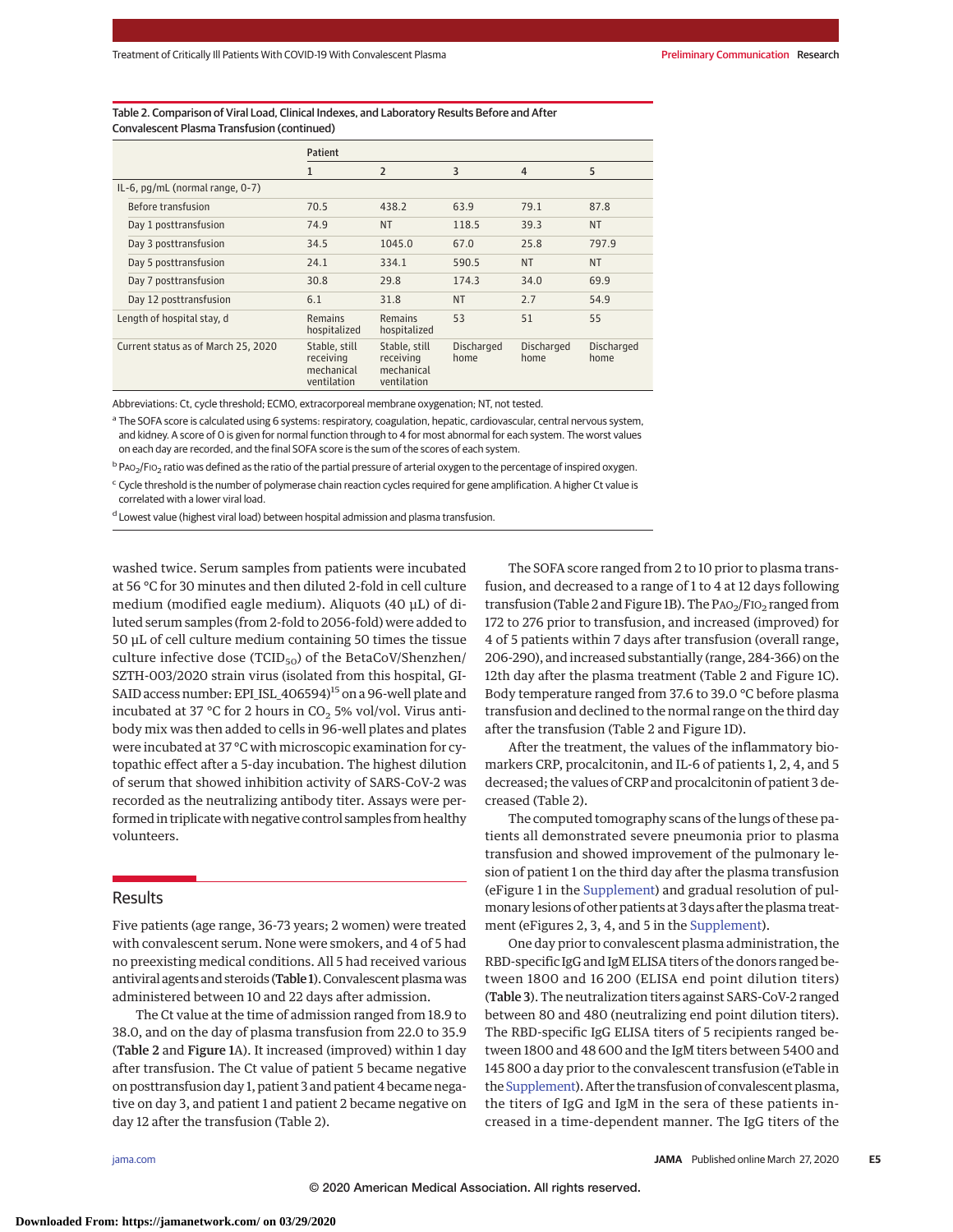#### Figure 1. Temporal Changes of Cycle Threshold Value, PAO<sub>2</sub>/FIO<sub>2</sub>, SOFA Score, and Body Temperature in Patients Receiving Convalescent Plasma Transfusion









A, Change in cycle threshold (Ct) value in nasopharyngeal swabs of infected patients at day 0, day 3, day 7, and day 12 after the plasma transfusion. A Ct value of 40 was defined as undetectable. B, Change in Sequential Organ Failure Assessment (SOFA) score of the patients with convalescent plasma treatment

(range 0-24, with higher scores indicating more severe illness; see footnote to Table 2 for more complete definition). C, Change in PAO<sub>2</sub>/FIO<sub>2</sub> ratio of the treated patients from day 0 to day 12 after treatment. D, Change in body temperature of the 5 patients following plasma transfusion.

#### Table 3. Characteristics and Antibody Titer of Convalescent Plasma Donors

|                                                   | <b>Donors</b> <sup>a</sup>                                                                  |      |      |      |        |
|---------------------------------------------------|---------------------------------------------------------------------------------------------|------|------|------|--------|
|                                                   |                                                                                             |      | 3    | 4    | 5      |
| Blood type                                        | B                                                                                           | B    | B    | A    | B      |
| Donated plasma volume, mL                         | 400                                                                                         | 400  | 400  | 400  | 400    |
| Interval between symptom onset and discharge, d   | 11                                                                                          | 11   | 13   | 13   | 11     |
| Interval between discharge and plasma donation, d | 11                                                                                          | 11   | 13   | 11   | 12     |
| RBD-specific IgG ELISA titer <sup>b</sup>         | 16 200                                                                                      | 1800 | 1800 | 5400 | 16 200 |
| RBD-specific IqM ELISA titer <sup>c</sup>         | 16 200                                                                                      | 1800 | 5400 | 5400 | 5400   |
| Neutralizing antibody titer <sup>d</sup>          | 240                                                                                         | 80   | 120  | 240  | 480    |
| Abbreviation: RBD, receptor binding domain.       | <sup>c</sup> ELISA end point dilution titers (IgM antibody). The expected titer of negative |      |      |      |        |

<sup>a</sup> Donors-patients were matched by number (donor 1 gave plasma to patient 1, etc).

control from a healthy person is  $\leq$ 200.  $d$  Neutralization end point dilution titers. The expected titer of negative control

 $b$  ELISA end point dilution titers (IgG antibody). The expected titer of negative control from a healthy person is  $\leq$ 200.

from a healthy person is  $\leq$ 10.

treated patients increased to 145 800, 5400, 5400, 145 800 and 145 800, and the IgM titers increased to 145 800, 5400, 5400, 437 400 and 145 800, respectively, at 3 days after transfusion. These IgG and IgM titers maintained a high level at 7 days after transfusion (Figure 2A and 2B; eTable in the [Supple](https://jamanetwork.com/journals/jama/fullarticle/10.1001/jama.2020.4783?utm_campaign=articlePDF%26utm_medium=articlePDFlink%26utm_source=articlePDF%26utm_content=jama.2020.4783)[ment\)](https://jamanetwork.com/journals/jama/fullarticle/10.1001/jama.2020.4783?utm_campaign=articlePDF%26utm_medium=articlePDFlink%26utm_source=articlePDF%26utm_content=jama.2020.4783). The neutralizing antibody titers of the 5 recipients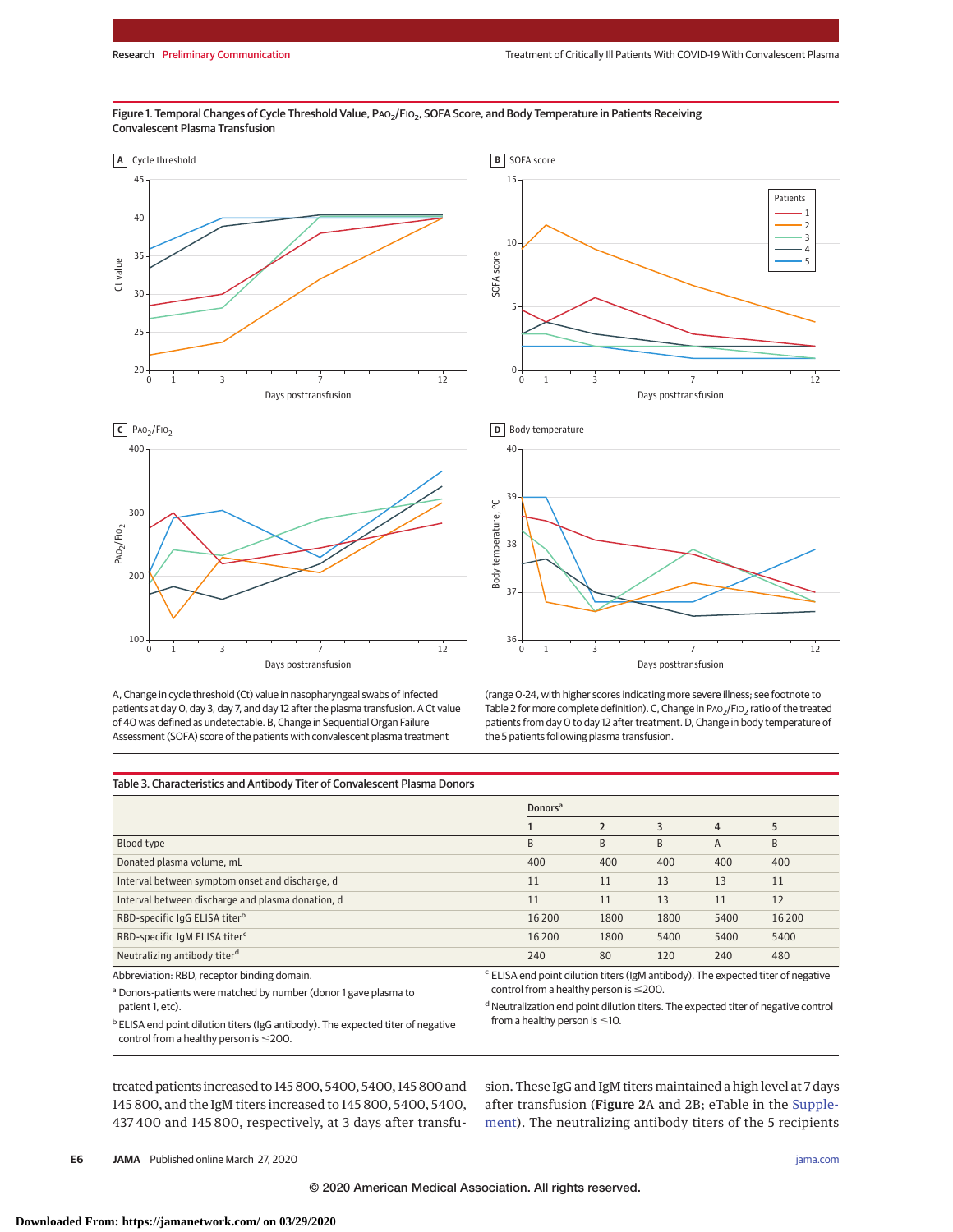Figure 2. Changes of Receptor Binding Domain–Specific IgG and IgM ELISA and Neutralizing Antibody Titers Before and After Convalescent Plasma Transfusion in Patients



Higher titer values indicate greater protection. A, Variation of RBD-specific IgG ELISA titer. B, Variation of RBD-specific IgM ELISA titer. C, Variation of neutralizing antibody titer against SARS-CoV-2 in recipients in day 0, day 1, day 3, and day 7 following transfusion. The identical line segments were adjusted slightly to avoid superimposition. RBD indicates receptor binding domain.

ranged between 40 and 160 before transfusion; one day after transfusion, the titers increased to 320, 80, 80, 160, and 240; on day 7, they were 320, 160, 160, 240, and 480, respectively (Figure 2C; eTable in the [Supplement\)](https://jamanetwork.com/journals/jama/fullarticle/10.1001/jama.2020.4783?utm_campaign=articlePDF%26utm_medium=articlePDFlink%26utm_source=articlePDF%26utm_content=jama.2020.4783).

All 5 patients were receiving mechanical ventilation at the time of transfusion, and 3 patients (patients 3, 4, and 5) were weaned from mechanical ventilation (Table 2). Patient 2 was receiving ECMO at the time of plasma treatment but did not require ECMO on day 5 after transfusion (Table 2). Patients 3, 4, and 5 were discharged from the hospital (length of stay: 53, 51, and 55 days, respectively). As of March 25, 2020, patients 1 and 2 remained hospitalized, with lengths of stay of 37 days each.

# **Discussion**

In this case series, 5 patients who were critically ill with COVID-19 were treated with convalescent plasma. As assessed by Ct, viral load declined within days of treatment with convalescent plasma, and the clinical conditions of these patients improved, as indicated by body temperature reduction, improved  $PAO_2/FIO_2$ , and chest imaging. Four patients who had been receiving mechanical ventilation and ECMO no longer required respiratory support by 9 days after plasma transfusion.

Previous studies have reported the use of convalescent plasma transfusion in the treatment of various infections.<sup>6,10,16</sup> For example, patients ( $n = 50$ ) with SARS had a significantly higher discharge rate by day 22 following onset of illness (73.4% vs 19.0%; *P*<.001) and lower case-fatality rate (0% vs 23.8%;  $P = .049$ ) in the convalescent plasma treatment group (n = 19 patients) when compared with steroid treatment group  $(n = 21).$ <sup>17</sup> In another study of 93 patients with influenza A(H1N1), patients who received convalescent plasma treatment ( $n = 20$ ) compared with those in the control group ( $n = 73$ )

had significantly fewer deaths (20% vs 54.8%; *P* = .01) and a lower median lymphocyte count on ICU admission.10

In this study, collection and transfusion of the plasma were done as previously reported.<sup>10</sup> In addition, plasma was obtained from the donors and transfused in the recipients on the same day, which helps preserve the natural activity of the plasma.

Studies have shown that viral loads are highly correlated with disease severity and progression.<sup>18</sup> Fatal outcome of human influenza A(H5N1) has been associated with high viral load and hypercytokinemia.<sup>19</sup> Apart from antiviral treatment, virusspecific neutralizing antibody, which could accelerate virus clearance and prevent entry into target cells, serves as themain mechanism for the restriction and clearance of the viruses by the host.20-22 In the current study, SARS-CoV-2 was still detectable in all 5 patents even though antiviral treatment had been given for at least 10 days, although viral load decreased and became undetectable soon after convalescent plasma treatment. As determined by ELISA, all plasma from the donors had high virus-specific IgG and IgM ELISA titers. Moreover, the neutralizing antibody titers, vital for the restriction of viral infection of the 5 recipients, significantly increased after plasma transfusion. The results highlight the possibility that antibodies from convalescent plasma may have contributed to the clearance of the virus and also the improvement of symptoms. In addition to viral neutralizing antibodies, acceleration of infected cell clearance by antibodies has also been found in an in vivo study of HIV-1 virus.<sup>23</sup> In the current study, all patients received antiviral agents, including interferon and lopinavir/ritonavir, during and following convalescent plasma treatment, which also may have contributed to the viral clearance observed.

# Limitations

This study has several limitations. First, this was a small case series that included no controls. Second, it is unclear if these patients would have improved without transfusion of